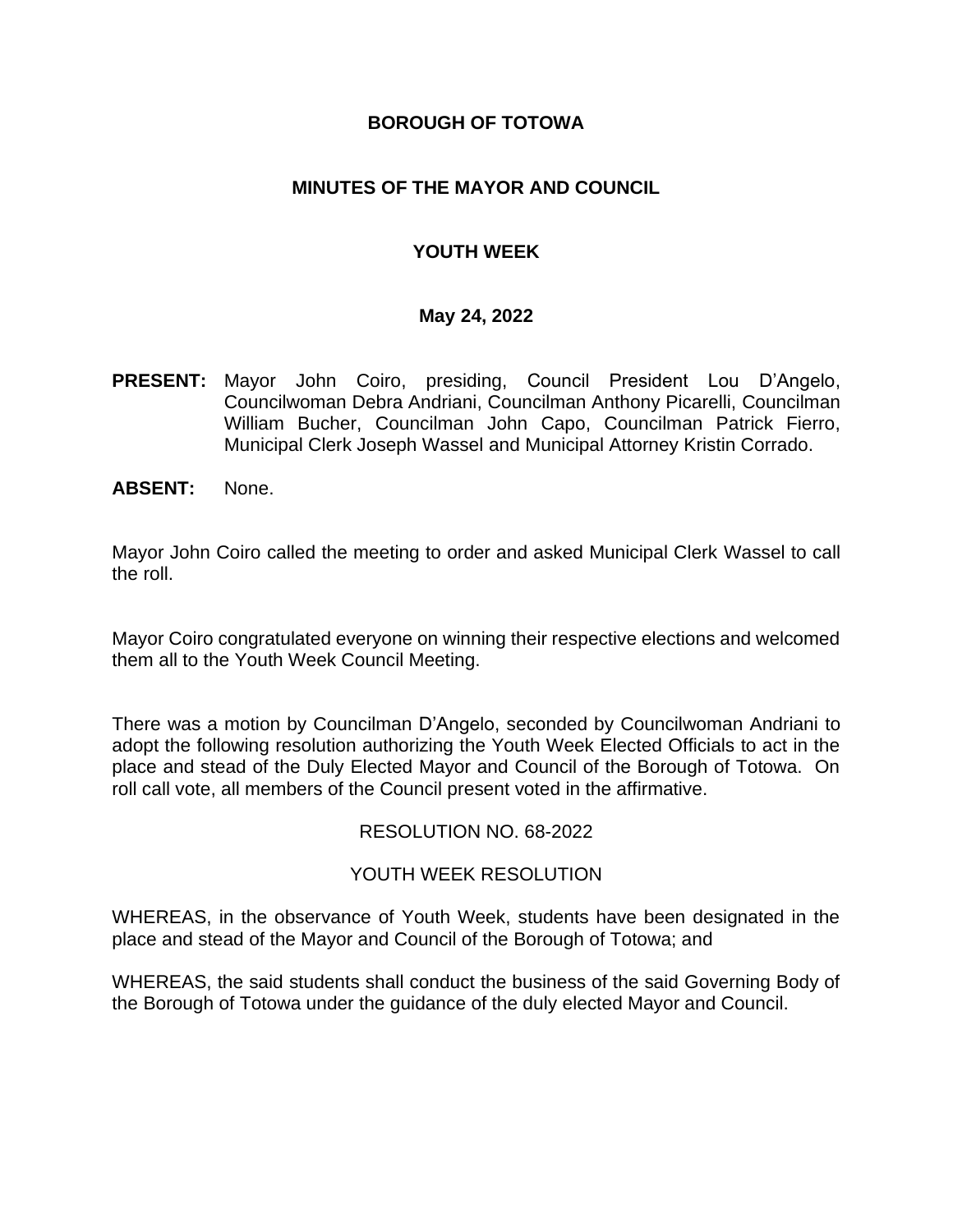NOW, THEREFORE, BE IT RESOLVED, by the Mayor and Council of the Borough of Totowa, County of Passaic, State of New Jersey, that any and all actions taken on behalf of said Governing Body are hereby and herewith ratified and confirmed as the official actions of the Mayor and Council as if the same were acting directly and in person.

Youth Week Mayor Konstantine Vlahopoulos called the meeting to order and asked Borough Clerk Maite Olivera to call the roll of the 2022 Youth Week Council.

- **PRESENT:** Mayor Konstantine Vlahopoulos, presiding, Councilwoman Vincenza Aliano, Councilman Ioannis Koularmanis, Councilwoman Sara Kozlowski, Councilwoman Brianna Bellome, Councilman Tristian Olivo, Municipal Clerk Maite Olivera and Municipal Attorney Danielle Sasso.
- **ABSENT:** Councilwoman Kaylee Balaguer.

Mayor Vlahopoulos asks everyone to stand for the Prayer and Pledge of Allegiance to the Flag.

Borough Clerk Olivera recited the following Prayer of the Meeting: Dear Lord: the Mayor and Council pray, that courage and strength abundant be given that the actions of this Council be of benefit to all of the residents of the Borough of Totowa. Lord: we also pray, that you give courage and strength to the Youth Week Mayor, Council and Officials, so that we may fulfill our duties—under the guidance of this duly elected Mayor and Council—to the best of our abilities. And Lord: may you bless our families and friends, teachers and school officials, who have come out tonight, for all of their love and support.

Borough Clerk Olivera led everyone in the Pledge of Allegiance to the Flag with the public participating.

Mayor Vlahopoulos asked Borough Clerk Olivera to read the statement of the meeting.

Borough Clerk Olivera reads the following statement: This meeting of the Mayor and Council held on this day is being held in accordance with Chapter 231, Public Laws 1975 of the State of New Jersey as amended. The agenda for this meeting has been prepared and distributed to the Mayor and Council and a copy has been on file in the Office of the Borough Clerk.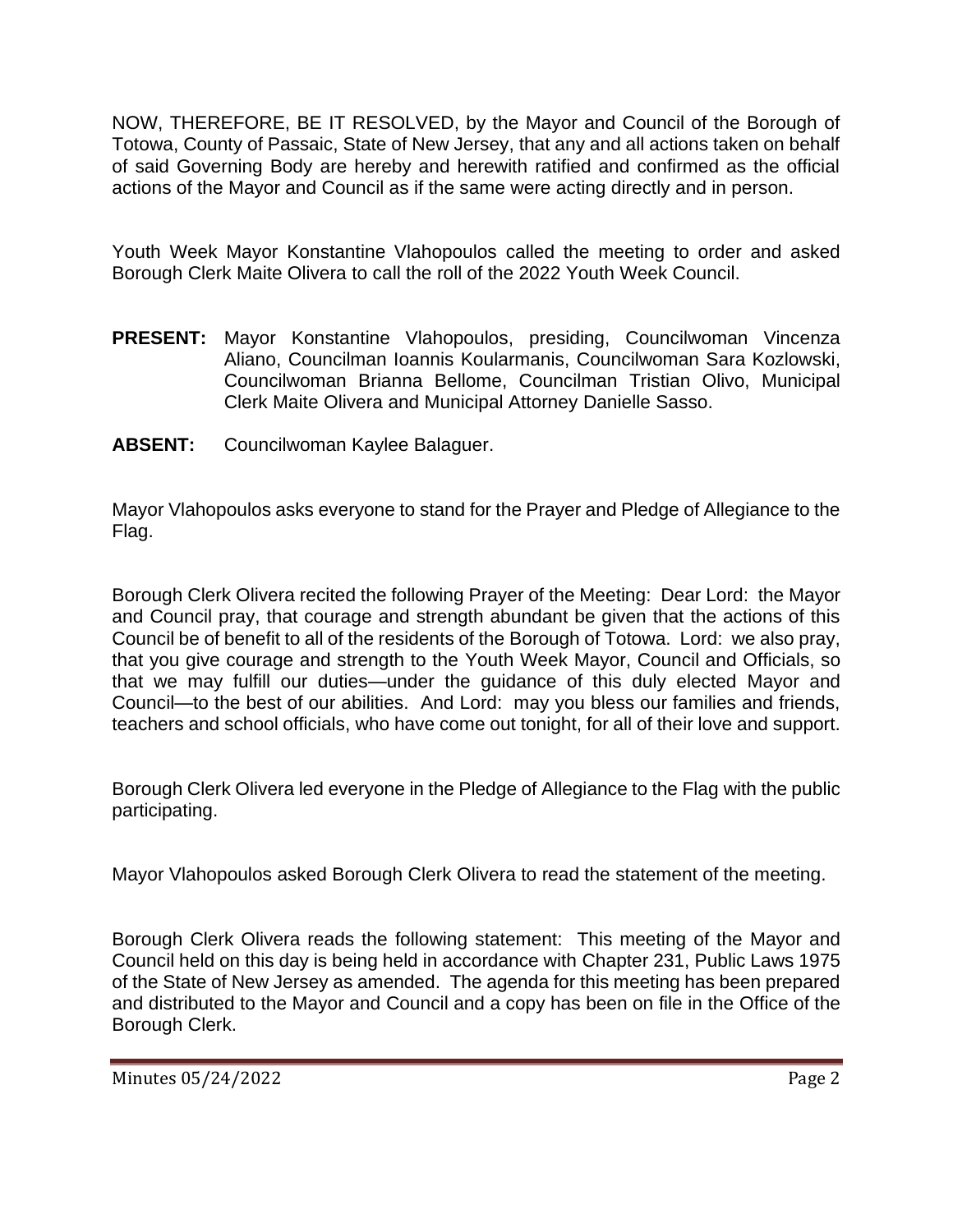Mayor Vlahopoulos asked if any Members of the Council, the Borough Clerk or the Borough Attorney wished to address the Council.

Borough Attorney Danielle Sasso: Gave the following report.

Honorable Mayor and Council:

Please be advised that the Borough of Totowa is being sued as a Fourth-Party defendant by Occidental Chemical Corporation in a federal lawsuit seeking contribution and cost recovery under the Comprehensive Environmental Response, Compensation and Liability Act. By way of background information, a company known as Diamond Alkali Company in Newark, New Jersey manufactured Agent Orange from 1951 through 1969. Dioxin, a by-product of that chemical, was discharged into the Passaic River and polluted a 17 mile stretch of the river. This portion of the River is also referred to as the Passaic River Superfund site.

From approximately 2005 to 2013, Totowa was involved in similar litigation brought pursuant to the New Jersey Spill Compensation and Control Act. In that case, the New Jersey Department of Environmental Protection sued Maxus Energy Corporation to recover costs incurred by New Jersey to clean up the Passaic River and Newark Bay. Maxus was the parent company of Diamond Alkali and asserted that Totowa and other municipalities contributed to the River's contamination through their storm water systems which discharged into the waterways. After many years of litigation, the towns settled with the NJDEP to end the lawsuit.

Maxus eventually sold Diamond Alkali to Occidental. Totowa and 41 other towns are now being sued under the federal statue on the same theory of liability that they contributed other contaminants into the Passaic River which then settled in the sediments and polluted the River. We have joined a defense group and are consolidating resources to defend against this lawsuit.

I will continue to keep you informed as this litigation proceeds.

Respectfully yours, Danielle Sasso Municipal Attorney

Mayor Vlahopoulos asked if any citizens wished to be heard.

CITIZENS HEARD: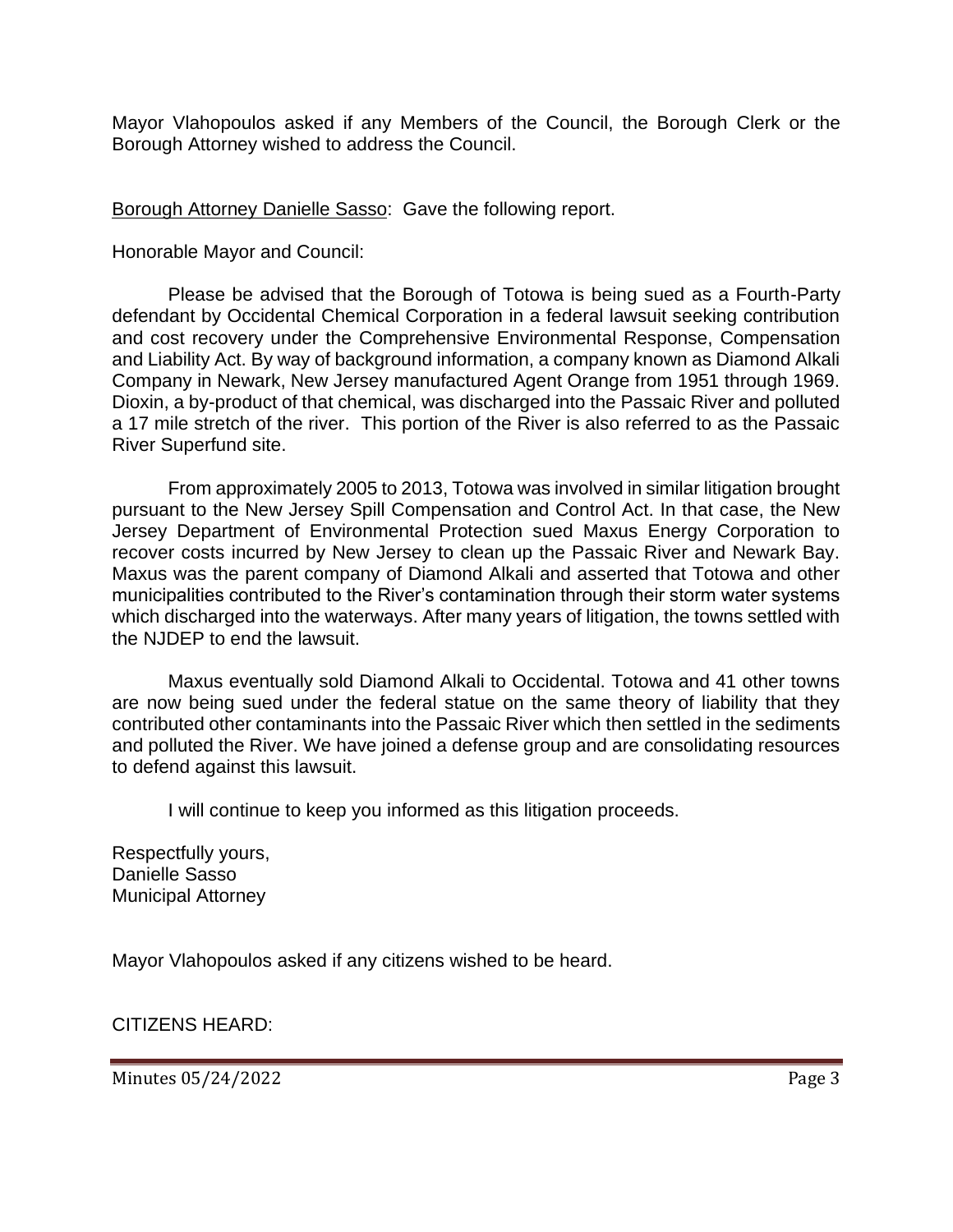There were no citizens who wished to be heard.

There was a motion by Councilwoman Aliano, seconded by Councilman Koularmanis to approve the Minutes of the Mayor and Council for the meeting of May 10, 2022. On roll call vote, all members of the Youth Week Council present voted in the affirmative.

COMMITTEE ON FINANCE:

Borough Clerk Olivera announced that we will now have a report from the Tax Assessor and then the Tax Collector.

Tax Assessor Anthony Sabatino: Gave the following report.

Honorable Mayor and Council,

2022 began with an increase in total ratables from 2021 of approximately 38 million dollars. This increase was due to Added assessments, completion of the new residential units on Shepherds Lane and partial construction of other projects. The Assessment/Sales ratio decreased from 102.77 to 86.18%.

The 2022 Tax Appeal deadline was April  $1<sup>st</sup>$ . The Passaic County Board of Taxation has received 1,210 appeals, of which 8 were filed by Totowa taxpayers. These appeals were heard on April 26<sup>th</sup>. 14 State Tax Court appeals were filed. 26 Tax Court cases have been settled or withdrawn over the past year, leaving a pending total of 68 at the State level. The Borough Tax Counsel, appraiser and I continue to negotiate settlements or prepare for trial.

263 deeds were processed in 2021 which is a slight increase from the year prior. Of these 263, 199 involved an exchange of money. So far for 2022, 47 deed transactions have been recorded, but only 21 are considered valid for sales analysis.

As always, should you have any questions or comments, please stop by the office.

Respectfully yours, Anthony Sabatino Tax Assessor

Tax Collector Khloe Franco: Gave the following report.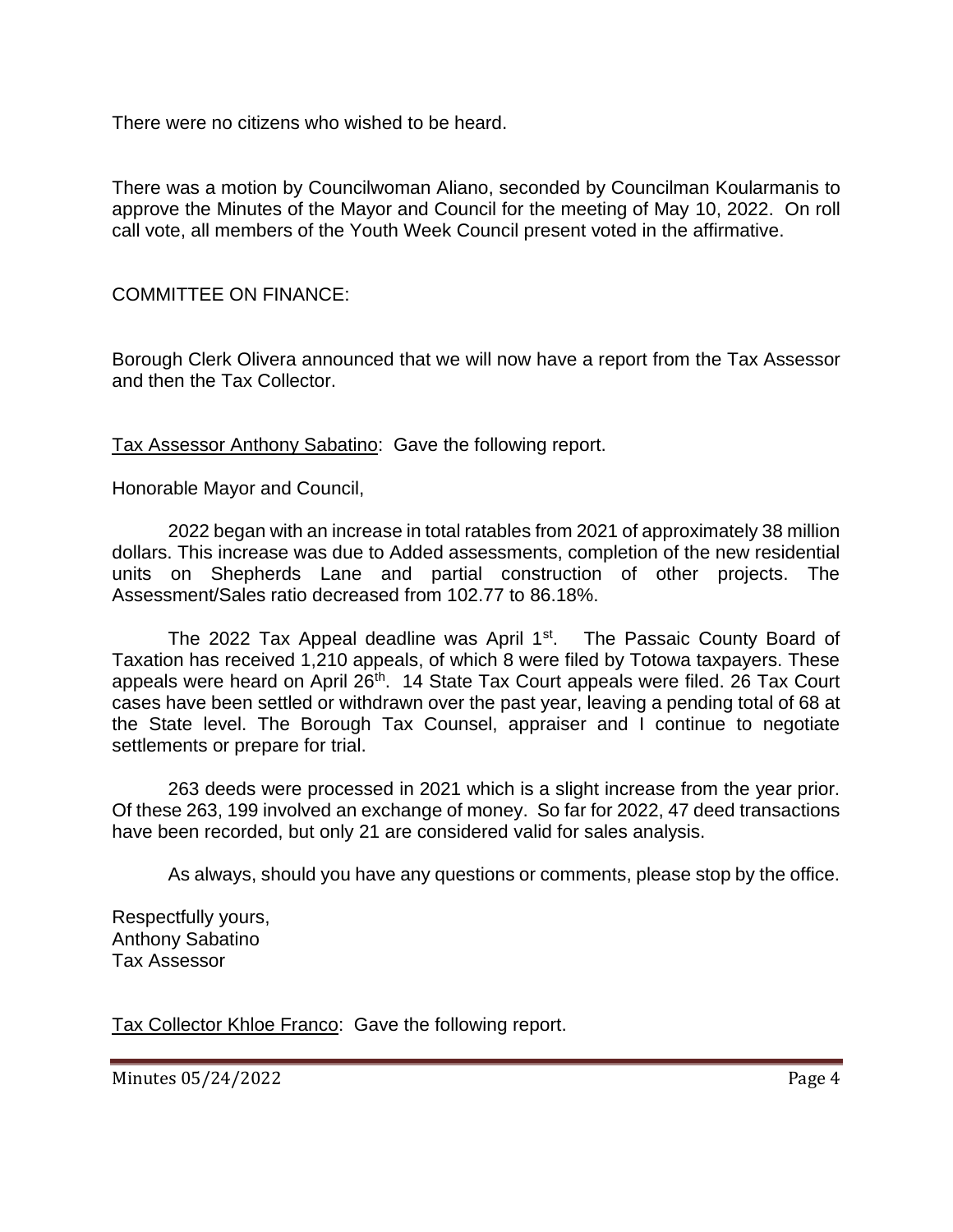Honorable Mayor and Council,

In Totowa, there are 3,820 line items in total. Seventy-six (76) are for vacant land and 3,426 are for residential properties. There are 233 commercial properties, 80 industrial properties, three apartment buildings and two farms. In addition, there are 137 exempt properties, nine railroad properties, two schools, 84 public properties, eight charitable properties, nine cemeteries and 34 miscellaneous items.

Taxes collected in the year 2022 thus far equal \$26,839,932.79 and we have collected 2021 past due taxes in the amount of \$333,328.44. The amount distributed to the County/Open Space and Added Assessment taxes are \$8,264,691.33. Totowa Schools received \$7,572,881.25 and Passaic Valley High School received \$3,510,576.68. Our collection percentage rate for 2021 was reported at 98.95%.

Regarding tax deductions given in the Borough of Totowa for 2022, they are as follows: 69 senior citizens, 10 disabled persons, 157 veterans and 48 widow of veterans.

Reporting on our tax liens, there are five outside liens and no municipal liens.

Respectfully yours, Khloe Franco Tax Collector

There was a motion by Councilman Koularmanis, seconded by Councilwoman Aliano to approve Resolution No. 2022-12 for the payment of bills. On roll call vote, all members of the Youth Week Council present voted in the affirmative.

There was a motion by Councilman Koularmanis, seconded by Councilwoman Aliano to adopt the following resolution authorizing the Treasurer to issue refunds to various property owners pursuant to overpayment of 2nd Quarter 2022 taxes. On roll call vote, all members of the Youth Week Council present voted in the affirmative.

#### RESOLUTION

WHEREAS, there has been an overpayment of 2nd quarter 2022 taxes on the property listed below; and

WHEREAS, the taxpayer is entitled to a refund; and

WHEREAS, the chart sets forth the refund as follows:

Block Lot Property Owner Payable To: Coverpayment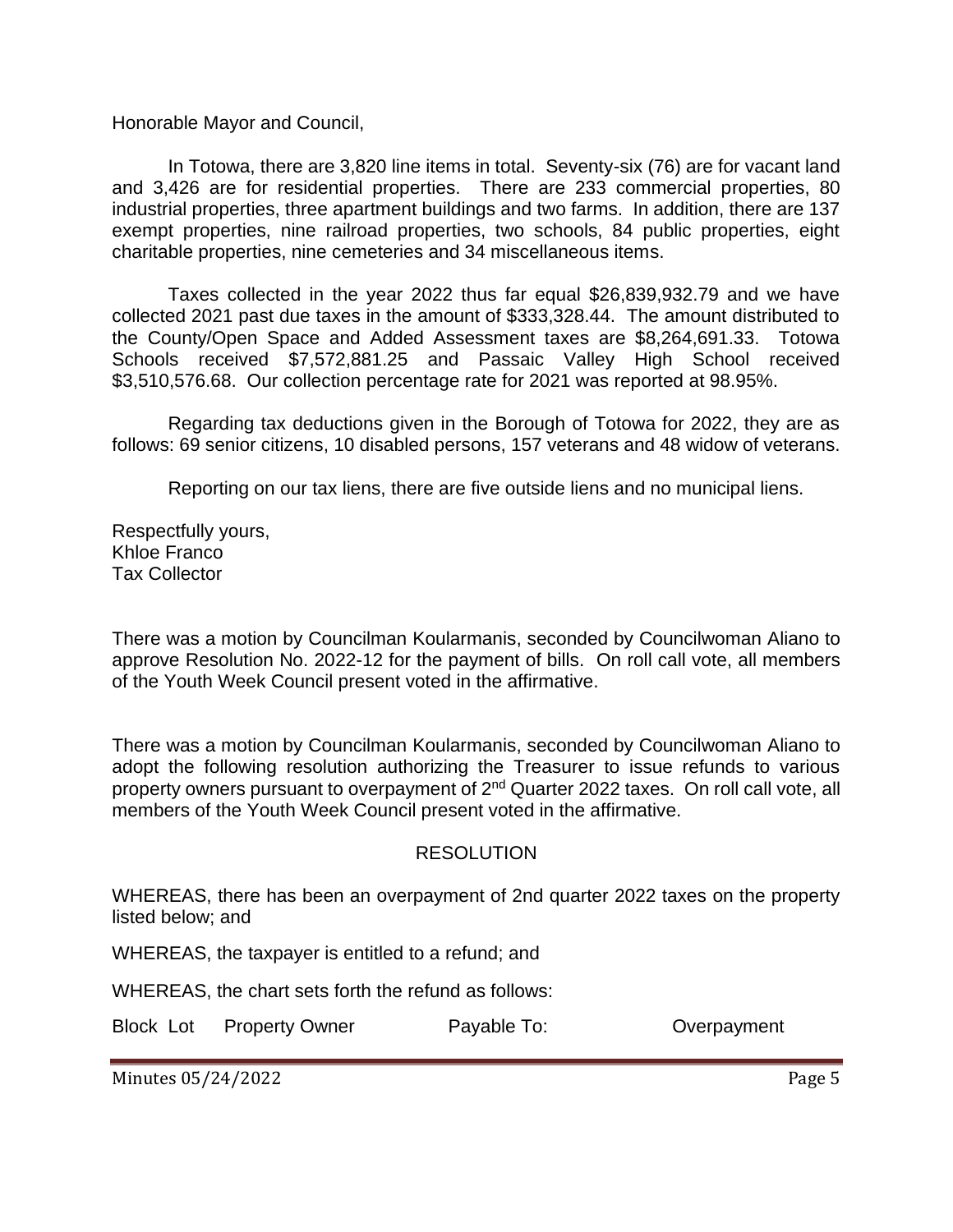| 13  | 5 | 38 Willard Ave.<br>Rose & Benito Veltri                     | Rose & Benito Veltri<br>38 Willard Ave.<br>Totowa, NJ 07512                            | 666.17<br>\$ |
|-----|---|-------------------------------------------------------------|----------------------------------------------------------------------------------------|--------------|
| 116 | 8 | 238 Grant Ave.<br>Syed J Ali                                | Corelogic<br>Attn:Refund Dept.<br>PO Box 9202<br>Coppell, TX 75019-9760                | \$2,675.18   |
| 164 | 1 | 156 Sandra Dr.<br><b>Richard &amp; Teresa</b><br>Santamaria | <b>Richard &amp; Teresa</b><br>Santamaria<br>156 Sandra Dr.<br><b>Totowa, NJ 07512</b> | \$1,006.82   |

NOW, THEREFORE BE IT RESOLVED, that the overpayment shall be refunded to the taxpayer, as stated above, and the Treasurer is authorized to issue separate checks for the refunds, which shall be paid to the stated property or taxing authority.

There was a motion by Councilman Koularmanis, seconded by Councilwoman Aliano to adopt the following resolution authorizing the Treasurer to issue a refund for a portion of 2<sup>nd</sup> Quarter 2022 taxes for Thomas Devine, 451 Riverview Drive, Block 133, Lot 14 due to a 100% Exemption for a 100% permanent and total disability. On roll call vote, all members of the Youth Week Council present voted in the affirmative.

## RESOLUTION

WHEREAS, Thomas Devine, 451 S. Riverview Drive, Block 133, Lot 14 has applied for a 100% exemption for a 100% permanent and total disability due to a service-connected disability; and

WHEREAS, he meets all the requirements for the exemption; and

WHEREAS, the 100% disability became effective on July 7, 2021, and he applied for exemption on April 29, 2022; and

WHEREAS, he paid the property taxes from April 29, 2022 to June 30, 2022 in the amount of \$1,388.46, and is now entitled to a refund of \$1,388.46.

NOW, THEREFORE, BE IT RESOLVED, by the Mayor and Council of the Borough of Totowa that the Treasurer is authorized to refund \$1,388.46 to Thomas Devine and upon paying the refund due to the Taxpayer, this property will be exempted from future tax payments.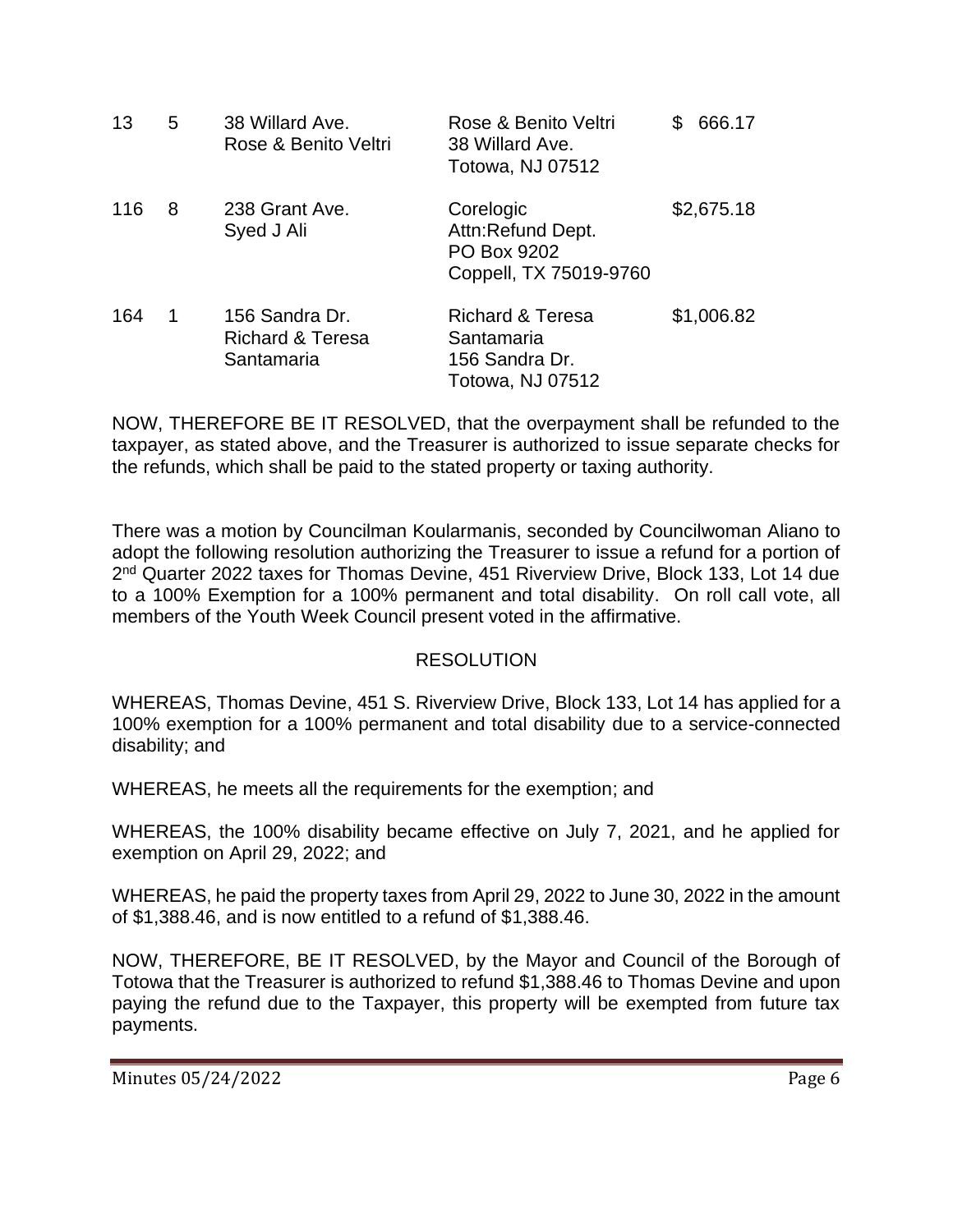There was a motion by Councilman Koularmanis, seconded by Councilwoman Aliano to adopt the following resolution to effectuate the redemption of Tax Sale Certificate Number 19-00001 for 74 Hamilton Trail, Block 9.06, Lot 5. On roll call vote, all members of the Youth Week Council present voted in the affirmative.

## RESOLUTION

Tax Sale Certificate Number 19-00001 Block 9.06, Lot 5 Property: 74 Hamilton Trail, Totowa, New Jersey 07512 Owner: Fatima D. Woods

WHEREAS, at the Municipal Tax Sale on October 22, 2020, a lien was sold on Block 9.06, Lot 5; and

WHEREAS, this lien known as Tax Sale Certificate Number 19-00001, was sold to Tower DB X Trust 2020-1 for a 0% redemption fee and a premium of \$85,000.00; and

WHEREAS, Fatima D. Woods, the owner of the property, has effected redemption of Tax Sale Certificate Number 19-00001 in the amount of \$31,056.96 as of February 8, 2022.

NOW, THEREFORE, BE IT RESOLVED, that the Mayor and Council of the Borough of Totowa do hereby authorize the Treasurer to issue a check in the amount of \$31,056.96 payable to Tower DB X Trust 2020-1 for the redemption of Tax Sale Certificate Number 19-00001.

BE IT FURTHER RESOLVED, that the Mayor and Council do hereby authorize the Treasurer to issue a check in the amount of \$85,000.00 (premium) to the aforementioned Lien Holder.

There was a motion by Councilman Koularmanis, seconded by Councilwoman Aliano to adopt the following resolution to effectuate the redemption of Tax Sale Certificate Number 19-00005 for 27 Young Avenue, Block 91, Lot 10. On roll call vote, all members of the Youth Week Council present voted in the affirmative.

#### RESOLUTION

Tax Sale Certificate Number 19-00005 Block 91, Lot 10 Property: 27 Young Avenue, Totowa, New Jersey 07512 Owner: Ann Marie & Arthur Snader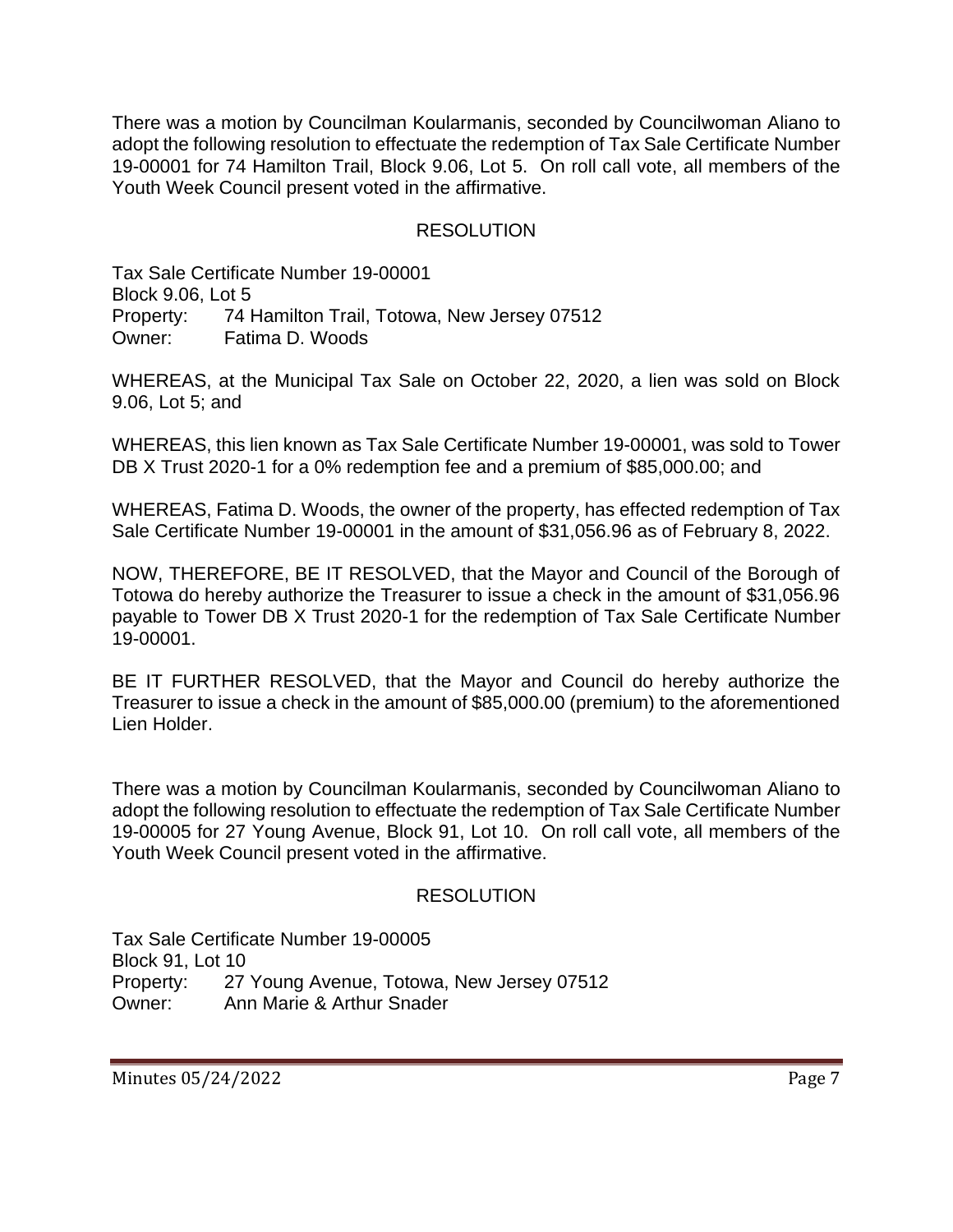WHEREAS, at the Municipal Tax Sale on October 22, 2020, a lien was sold on Block 91, Lot 10; and

WHEREAS, this lien known as Tax Sale Certificate Number 19-00005, was sold to US Bank As Cust for Actlien for a 0% redemption fee and a premium of \$1,400.00; and

WHEREAS, Ann Marie & Arthur Snader, the owner of the property, has effected redemption of Tax Sale Certificate Number 19-00005 in the amount of \$1,890.43 as of May 24, 2022.

NOW, THEREFORE, BE IT RESOLVED, that the Mayor and Council of the Borough of Totowa do hereby authorize the Treasurer to issue a check in the amount of \$1,890.43 payable to US Bank As Cust for Actlien for the redemption of Tax Sale Certificate Number 19-00005.

BE IT FURTHER RESOLVED, that the Mayor and Council do hereby authorize the Treasurer to issue a check in the amount of \$1,400.00 (premium) to the aforementioned Lien Holder.

COMMITTEE ON PUBLIC SAFETY:

Borough Clerk Olivera announced that we will have a report from the Police Chief and then the Fire Chief.

Police Chief Gabriella Veneziano: Gave the following report.

Honorable Mayor and Council,

I would like to report that in the past two weeks our Police Department has responded to approximately one thousand calls for service. These calls include numerous alarms, thefts, frauds, arrests, and motor vehicle crashes to name a few.

We are currently preparing an operations plan to put in place for the upcoming Memorial Day Parade. The Parade will be taking place on Sunday, May 29<sup>th</sup> with a kickoff time of 1:00pm. Staging for the parade will be held at 515 Union Boulevard, the old Wells Fargo Bank parking lot. The Parade will be stepping off at the intersection of Union Boulevard and Crews Street. It should be a good day considering the past two years were canceled due to the Covid-19 pandemic. I am also pleased to report that the American Legion will be holding their annual barbeque afterwards which has also been canceled the past two years because of Covid.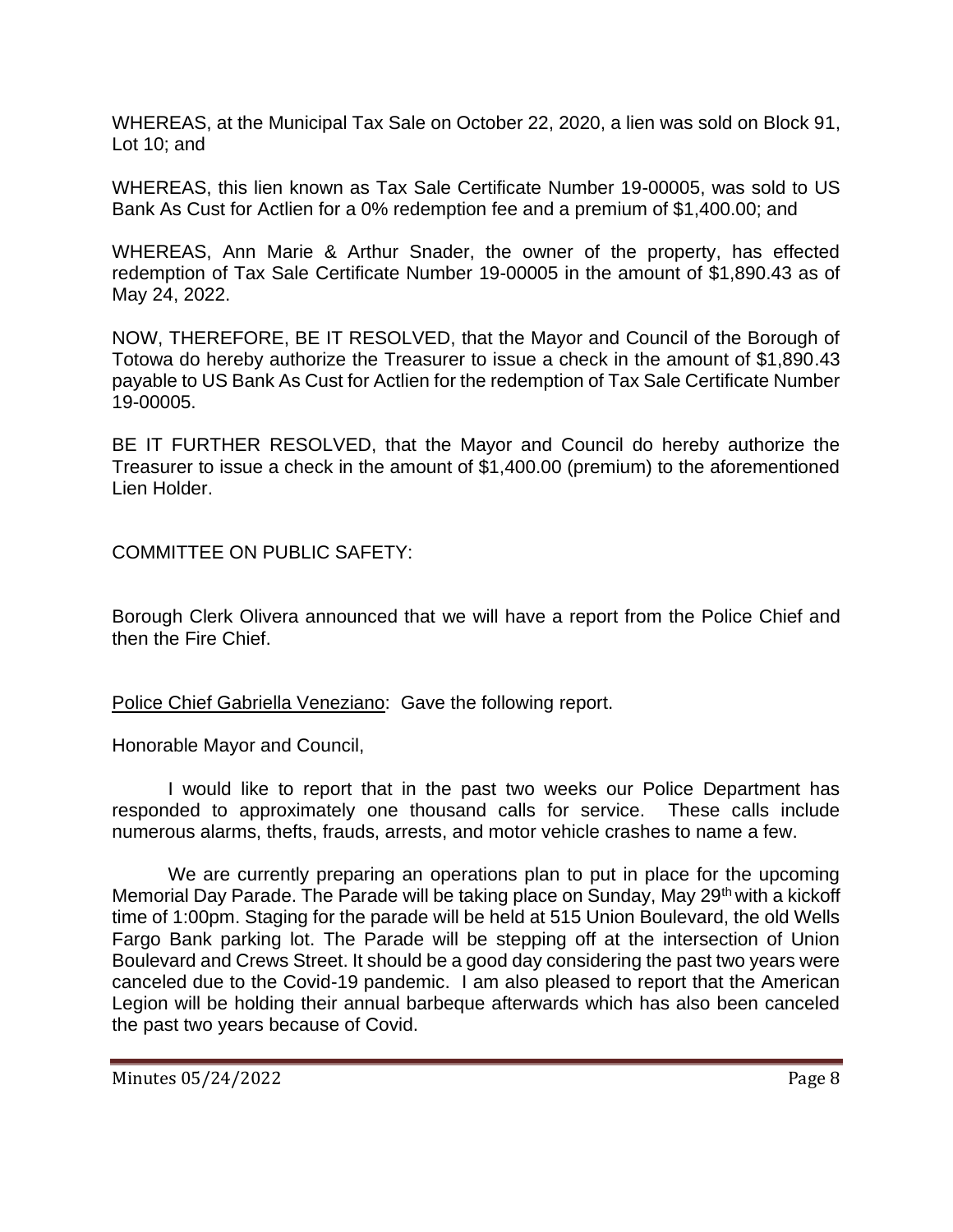With the end of the school year coming up we are preparing to step up our speeding enforcement throughout the Borough since there will be more kids out and about due to the summer break. We will be participating in several Aggressive Driving Task Forces during the summer months, as well as several Drunk Driving Checkpoints. We will also be deploying our two new speed sign trailers at various strategic locations where we typically have more speeding complaints.

I'm excited to announce there are several Baby additions to the Police Department within the last year. We welcomed the following to the Police Department Family: Lieutenant Jim Eisele welcomed a baby girl named Dakota, Officer Sean Williams welcomed a baby boy named Mason, Officer Meagan Akins welcomed a baby boy named Onyx, Officer Joe Parlegreco welcomed a baby boy named Angelo, Officer Doug Spinella welcomed a baby boy named Giovanni and Officer James Jurewicz welcomed a baby boy named Maclan.

As always, we look forward to the summer months and I would like to wish everyone a safe, happy, and healthy summer.

Respectfully, Gabriella Veneziano Chief of Police

Fire Chief Alina Ferguson: Gave the following report.

Honorable Mayor and Council,

The Totowa Fire Department reports tonight that it is ready to respond at a moment's notice to manage all emergencies to protect life and property of the residents and businesses in the Borough. Our apparatus is in good running order and our PPG, Personal Protective Gear, Phase 1 update that was approved by the administration has been ordered. The first sets, for twenty firefighters, should be arriving shortly. This will help keep the Fire Department in compliance with NFPS standards.

Riverview Park Fire Company #3 is in the process of getting the specifications for a new pumper engine to replace the 1999 Pierce that has served our community well.

The Fire Department will be on hand during this year's Memorial Day Parade and would like to invite the Mayor and Council and all of our residents to the Firemen's Monument located in front of Borough Hall at 11:30 am on Sunday, May 29, 2022, as we remember the departments deceased brothers and sisters on this National Day of Remembrance. This will be the 50<sup>th</sup> Anniversary of the monument's original dedication in 1972. Please join us as we remember the sacrifices made by the Borough's Volunteer firefighters in keeping the community safe for the past 114 years. Stay safe.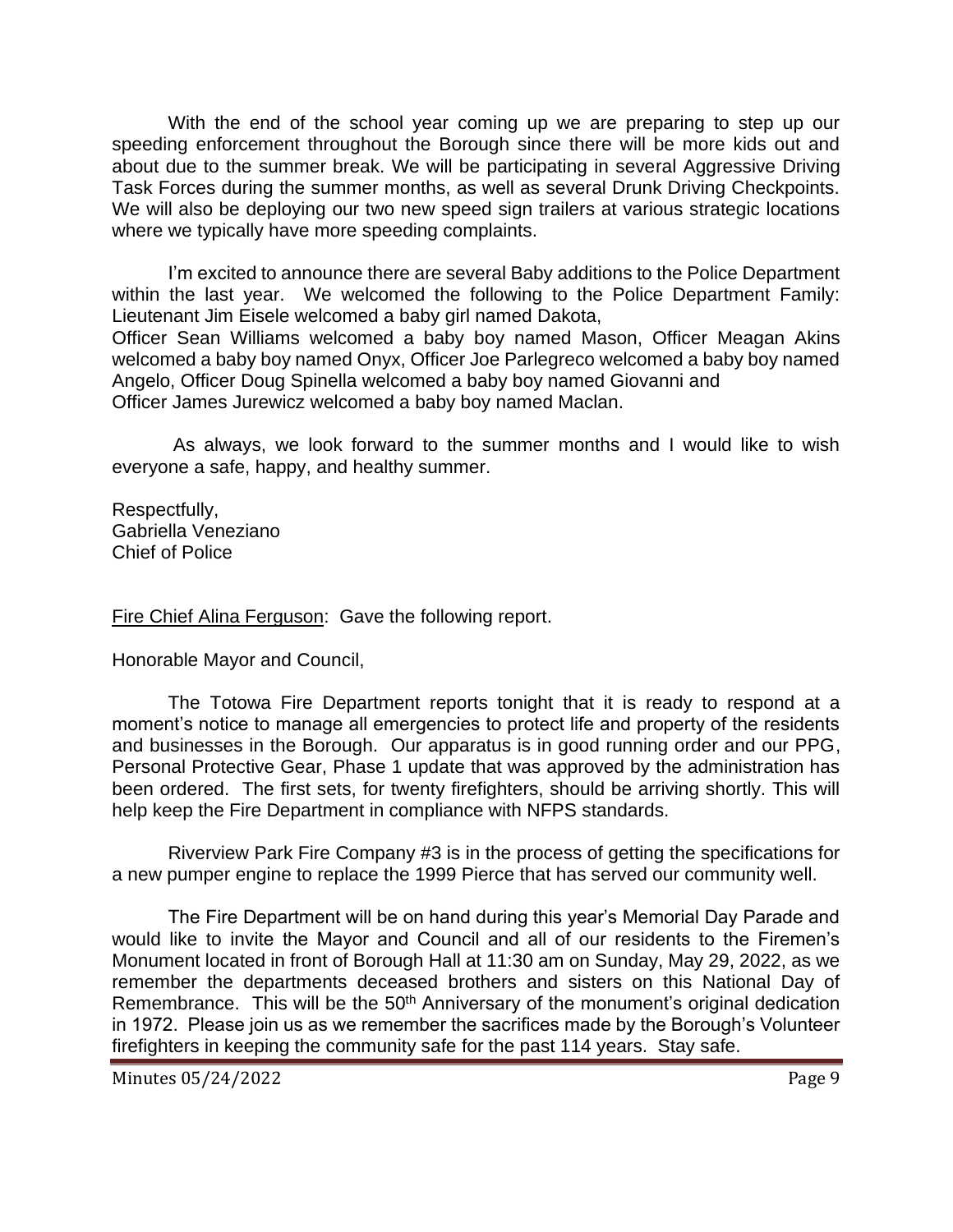Respectfully yours, Alina Ferguson Fire Chief

There was a motion by Councilwoman Aliano, seconded by Councilwoman Bellome to adopt the following Resolution Authorizing The Borough Of Totowa Towing List For 2022/2023 License Term. On roll call vote, all members of the Youth Week Council present voted in the affirmative.

### RESOLUTION NO. 69-2022

#### RESOLUTION AUTHORIZING THE BOROUGH OF TOTOWA TOWING LIST FOR 2022/2023 LICENSE TERM

WHEREAS, the Mayor and Council of the Borough of Totowa desire to establish a list of towing services to be used by the Borough of Totowa Police Department for the removal, towing and storing of motor vehicles and to set rates and charges for the same; and

WHEREAS, by Ordinance No. 5-2015 adopted February 24, 2015, the Mayor and Council of the Borough of Totowa established the minimum requirements for a towing contractor to provide services including the removal, impoundment and storage of vehicles; and

WHEREAS, a towing list shall be kept with the Borough of Totowa Police Chief; and

WHEREAS, all towing services placed on the towing list shall be available to respond to a call in accordance with a towing rotation schedule of on-call status established by the Borough of Totowa Police Chief; and

WHEREAS, when the need arises, the Borough of Totowa Police Department will call the towing service on the top of the list, which is on-call with the towing rotation schedule. The towing service called shall be placed on the bottom of the towing list and not called again until all other towing services have been called; and

WHEREAS, all towing services shall respond to a call in any part of the Borough within fifteen (15) minutes of a call. If a towing service does not respond within fifteen (15) minutes of a call, the towing service next on the list shall be called and entitled to provide services as needed; and

WHEREAS, all towing services shall be performed in a safe manner and shall be responsible for ensuring the proper and safe storage of all motor vehicles towed; and

WHEREAS, the Borough of Totowa Police Chief has recommended that the following towing services be placed on the towing list for the Borough of Totowa: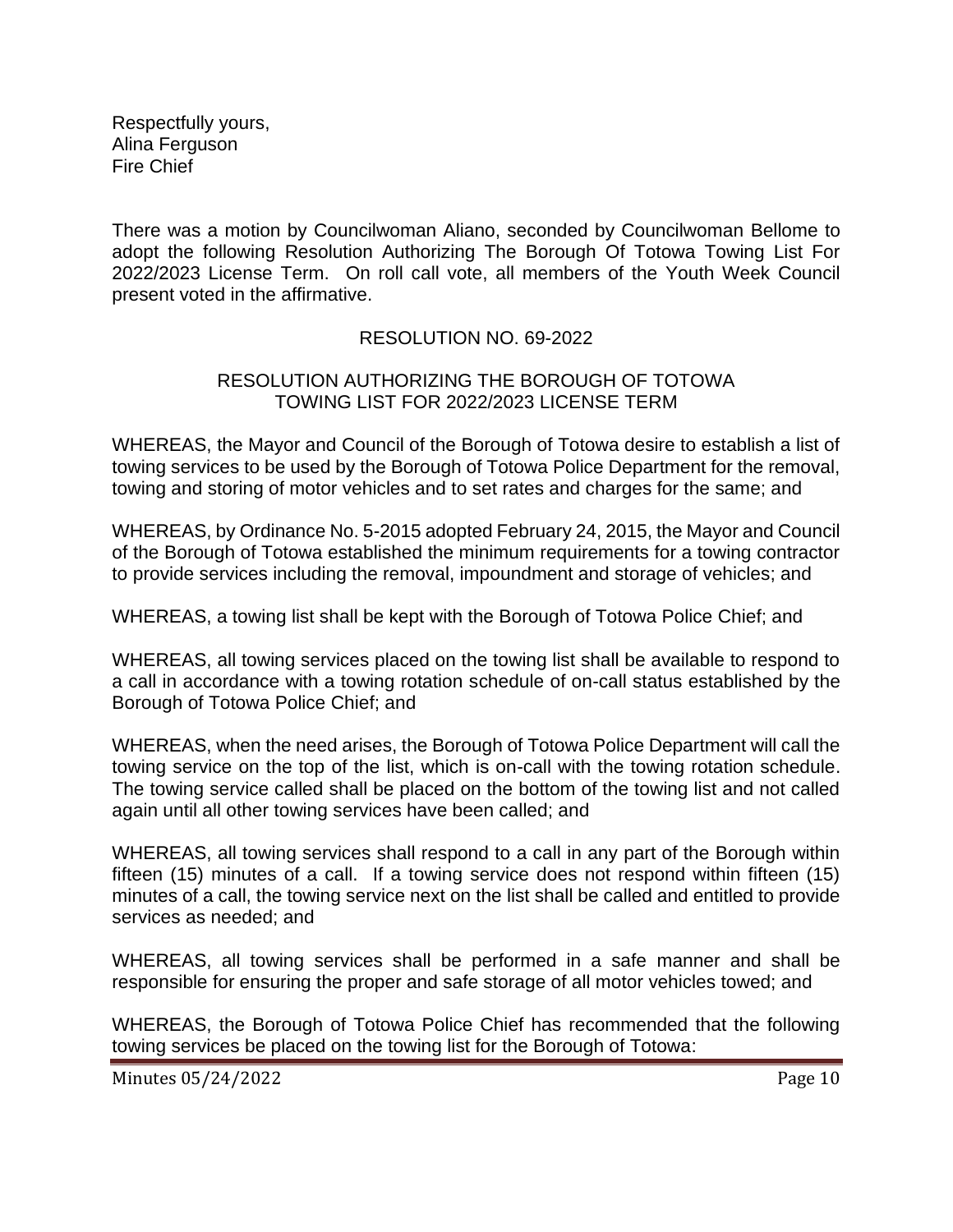- 1. Frank Leah Towing Service, Inc. 6 Wilson Avenue Totowa, New Jersey 07512
- 2. Totowa Tire Service, Inc. 589 Union Boulevard Totowa, New Jersey 07512
- 3. North Jersey Towing & Recovery, Inc. 84 Union Boulevard Totowa, New Jersey 07512
- 4. JML, Inc. 116 Dorsa Avenue Wayne, New Jersey 07424
- 5. Pohlman's Gulf LLC 160 Union Boulevard Totowa, New Jersey 07512

WHEREAS, these towing services have the appropriate vehicles, related equipment and storage facilities and maintain the required licenses and insurance to perform these necessary services for the Borough of Totowa; and

WHEREAS, the towing list shall be in use for a period of one (1) year effective July 1<sup>st</sup> of each year and expire on June 30<sup>th</sup> of the following year.

NOW, THEREFORE, BE IT RESOLVED, that the Mayor and Council of the Borough of Totowa do hereby establish a towing list of the above companies to be used by the Borough of Totowa Police Department for the towing and storage of vehicles.

There was a motion by Councilwoman Aliano, seconded by Councilwoman Bellome to approve Junior Firefighter Applications for Taras John Dalgakiran and Travis Austin Leech for Volunteer Fire Company No. 1. On roll call vote, all members of the Youth Week Council present voted in the affirmative.

COMMITTEE ON PUBLIC WORKS:

Borough Clerk Olivera announced that we will now have a report from the Superintendent of Public Works.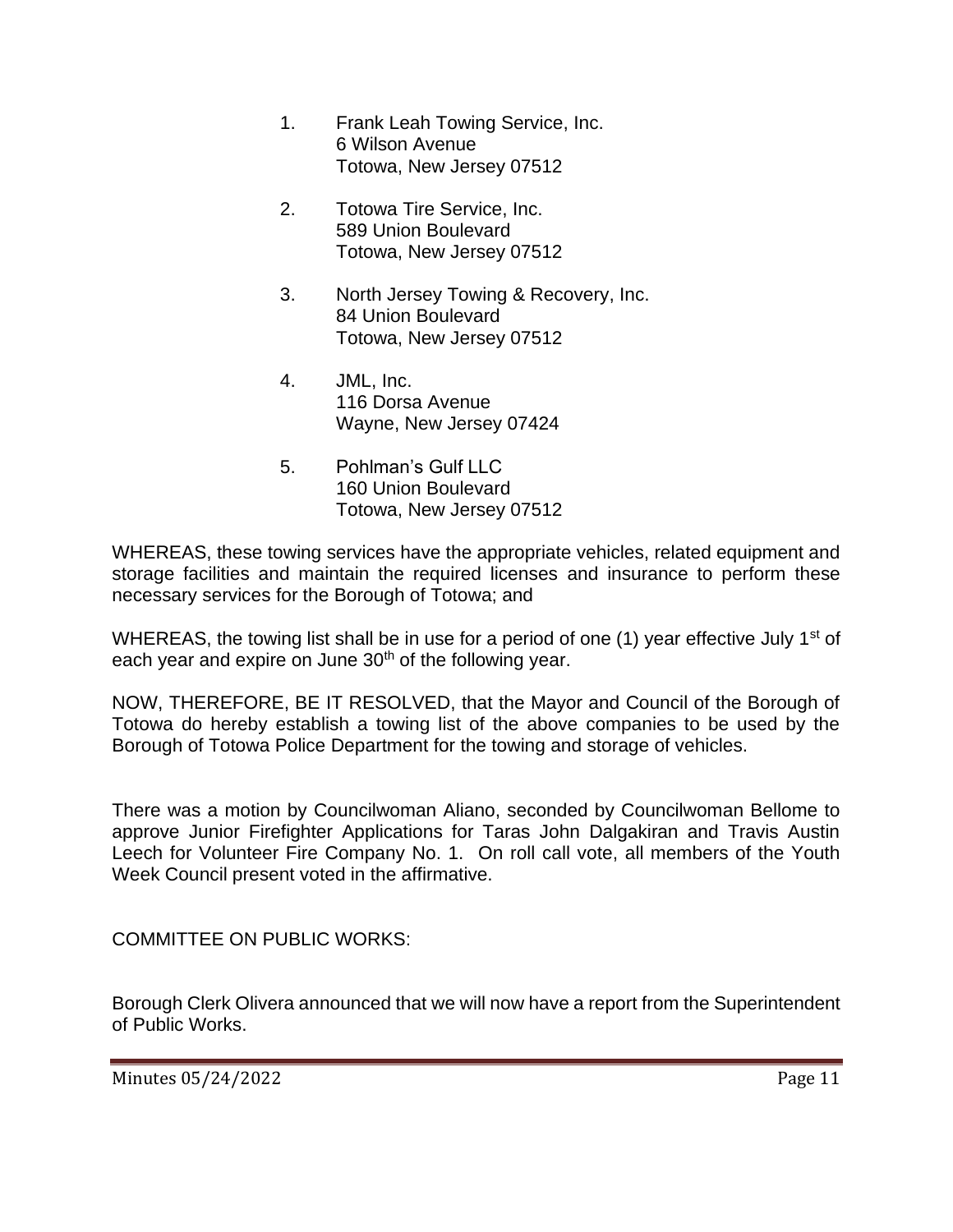Superintendent of Public Works Alexis Battagliese: Gave the following report.

Honorable Mayor and Council,

This time of year, the Department of Public Works is very busy getting all the parks and fields in the Borough of Totowa cleaned up from the winter months. We are also aerating fields and parks with reseeding, in addition to mulching and planting 325 flowers along Union Boulevard, the PAL grounds and the Borough Hall.

We have started working on the Town Pool by replacing the two pumps for the filters. We are also sealing and replastering the cracks throughout the pool.

We are in the process of ordering a New Ford F550 Crew Cab dump truck with a plow and salter which will be replacing our 1998 Ford F450 which is beyond repair.

We began our road paving program. The streets completed so far are Bullen's Lane, Crescent Avenue and Margaret Street. The next streets to be paved are Fellner Place, Cumberland Avenue, Hamilton Trail, Mountainwood Court and Stirling Terrace.

Next month, we will begin our annual fire hydrant flushing program which consists of exercising and flushing approximately 515 fire hydrants throughout the borough.

Respectfully yours, Alexis Battagliese Superintendent of Public Works

There was a motion by Councilwoman Kozlowski, seconded by Councilman Olivo to adopt the following Resolution Authorizing The Purchase And Delivery Of One Plate Tamper For The Department Of Public Works. On roll call vote, all members of the Youth Week Council present voted in the affirmative.

## RESOLUTION NO. 70-2022

### RESOLUTION AUTHORIZING THE PURCHASE AND DELIVERY OF ONE PLATE TAMPER FOR THE DEPARTMENT OF PUBLIC WORKS

WHEREAS, the Borough of Totowa Department of Public Works ("DPW") Superintendent has requested the purchase of one plate tamper to replace the existing plate tamper; and

WHEREAS, the Mayor and Council of the Borough of Totowa have determined that there is a need for this equipment which is used by the DPW; and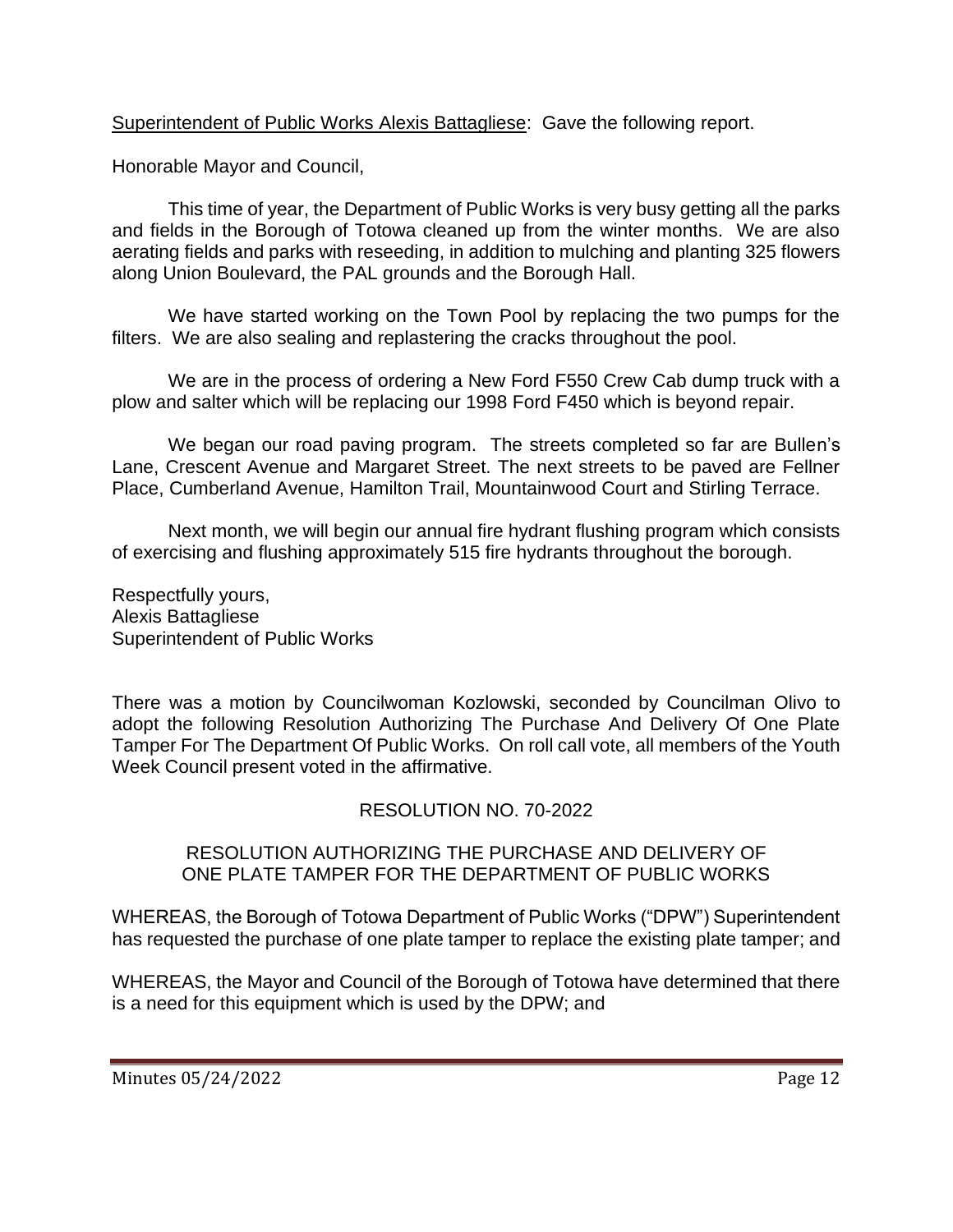WHEREAS, the Mayor and Council of the Borough of Totowa desire to authorize the purchase and delivery of the plate tamper; and

WHEREAS, All Service, 770 Route 23 Pompton Plains, New Jersey 07444 has submitted a proposal for the purchase and delivery of one plate tamper and all related equipment in the amount of \$2,599.96, a copy of which is on file in the office of the Borough of Totowa Municipal Clerk; and

WHEREAS, pursuant to the applicable New Jersey State laws, the purchase of this equipment may be authorized without public bidding.

NOW, THEREFORE, BE IT RESOLVED, that the Mayor and Council of the Borough of Totowa do hereby authorize the purchase and delivery of one plate tamper from All Service in the amount of \$2,599.96.

BE IT FURTHER RESOLVED, that the Mayor and Municipal Council of the Borough of Totowa do hereby authorize the Municipal Clerk and DPW Superintendent to execute any and all instruments relating thereto.

COMMITTEE ON ENGINEERING & PUBLIC PROPERTY:

Borough Clerk Olivera announced that we will now have a report from the Municipal Engineer.

Borough Engineer Rian Veroniq Babaran: Gave the following report.

Honorable Mayor and Council,

Each year the State of New Jersey Department of Transportation provides municipal aid funding to municipalities throughout the state so they can construct transportation improvements in their home venues. The procedure begins with an application process. In our case, the Borough of Totowa selected several roads which needed to be repaved with crosswalks repainted and corner access ramps installed in compliance with the ADA (American Disabilities Act) so individuals in wheelchairs can ramp into the crosswalk from the sidewalk without having to mount curbs. The Borough selects the roads they want to repair and the engineer measures them to estimate the quantities needed to complete the work. Then the engineer assigns values to each of the necessary work items to develop a total cost estimate. The application is then submitted to the New Jersey Department of Transportation with the cost estimate and a location map. The Department of Transportation has a complex formula to give points to the application based on criteria that best satisfy the DOT's goals of improving transportation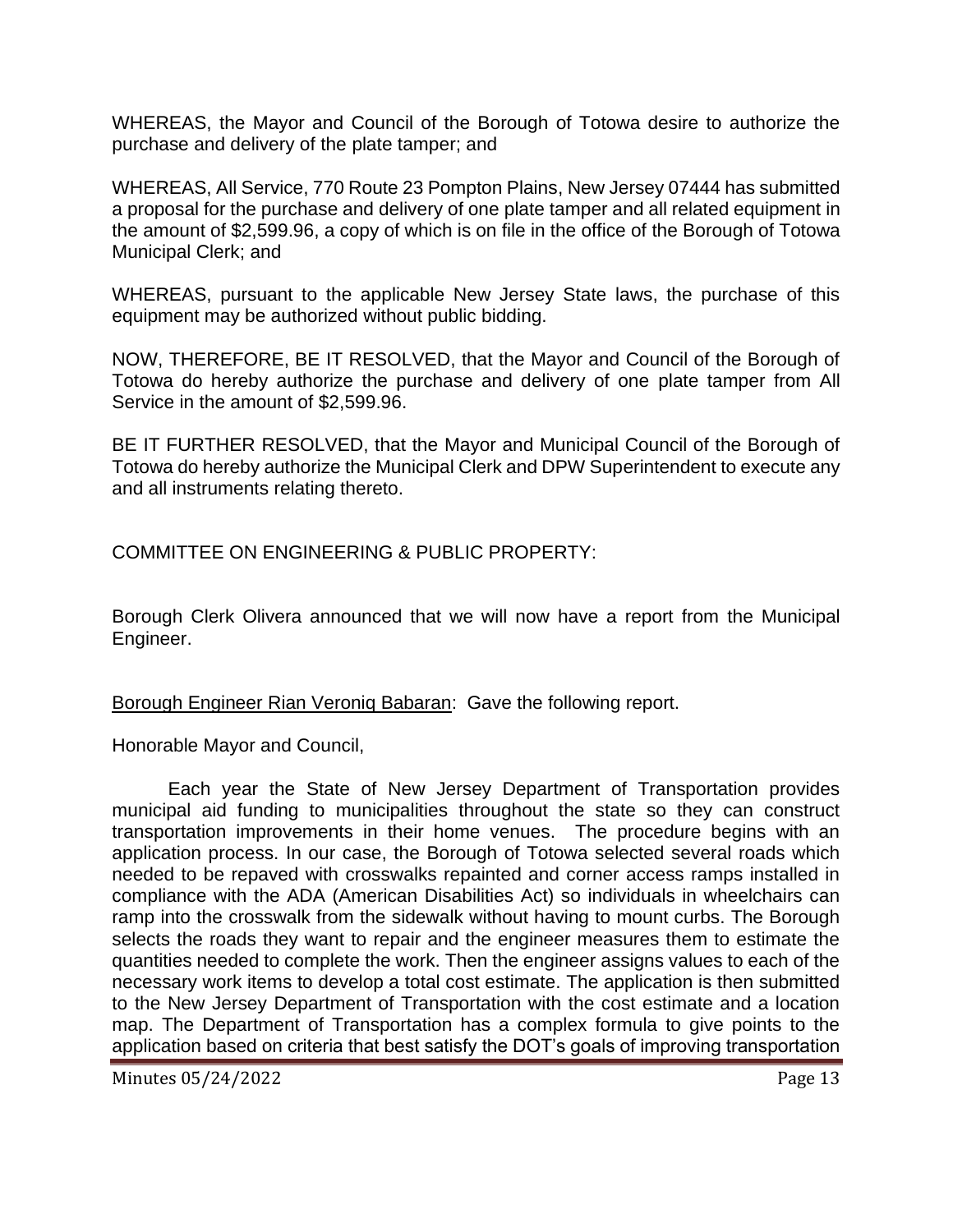infrastructure. The roads that carry the most traffic, for instance, receive more points than roads with few cars. Along with many other comparative criteria each application is rated in a hierarchy that determines the share of available funding a project will receive. The last award covered Artillery Park Road, Knox Terrace, Colonial Court, Knollwood Road and Stewart Terrace for which Totowa received a grant award of \$340,600.00. As the Borough Engineers, we prepared plans and specifications so eligible contractors could provide a price all based on the same work. None of the contractors can see the other's price until the designated day when everyone's bids are received and then all opened at the same time. The contractor with the lowest price wins the bid. If the price is acceptable the municipality awards the project to the low bidder and the engineer administers the project to ensure quality workmanship and fair payment.

Respectfully yours, Rian Veroniq Babaran Borough Engineer

There was a motion by Councilwoman Bellome, seconded by Councilwoman Aliano to adopt the following Resolution Authorizing An Easement Agreement Between The Borough Of Totowa And Totowa Investment Group, LLC. On roll call vote, all members of the Youth Week Council present voted in the affirmative.

## RESOLUTION NO. 71-2022

### RESOLUTION AUTHORIZING AN EASEMENT AGREEMENT BETWEEN THE BOROUGH OF TOTOWA AND TOTOWA INVESTMENT GROUP, LLC

WHEREAS, Totowa Investment Group, LLC, 2 Bonnieview Lane, Towaco, New Jersey 07082 (hereinafter the "Developer") is the owner of real property set forth and designated as Lot 1, Blocks 100 and 148 and Lot 23, Block 149 on the official Tax and Assessment Map of the Borough of Totowa and commonly known as 515 Union Boulevard, Totowa, New Jersey 07512; and

WHEREAS, the property is located in the B-4 Local Business Zone District; and

WHEREAS, the Developer filed an application with the Borough of Totowa Zoning Board of Adjustment for various land use approvals, preliminary site plan approval and final site plan approval for the Union Boulevard property; and

WHEREAS, the Borough of Totowa Zoning Board of Adjustment at its public meetings held on April 14, 2021, May 12, 2021 and June 9, 2021 granted the preliminary and final site plan approval for the application filed by the Developer for the Union Boulevard property, subject to certain conditions and restrictions; and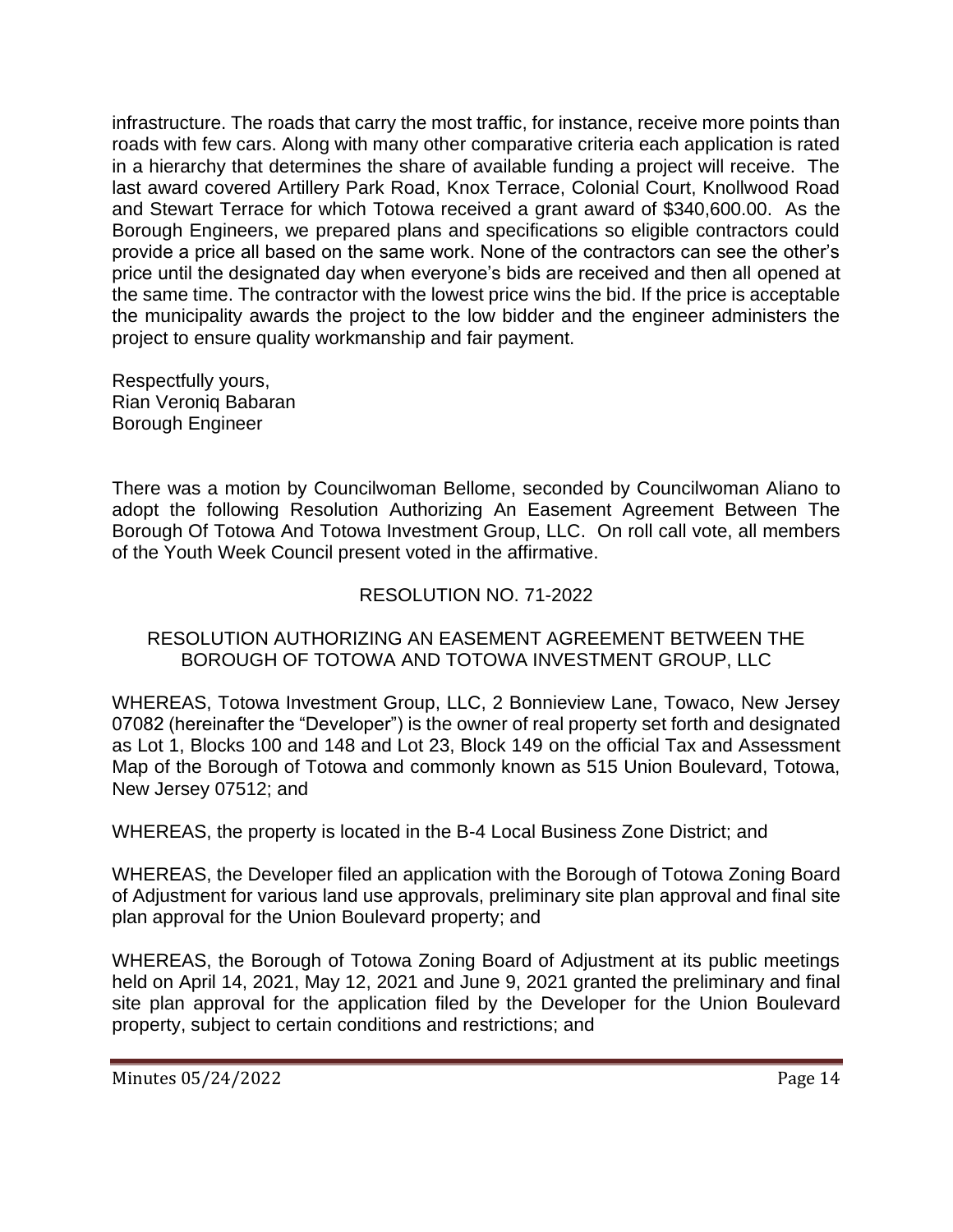WHEREAS, the Borough of Totowa Zoning Board of Adjustment approved the application on May 12, 2021 and memorialized its decision in a Resolution adopted by the Zoning Board on June 9, 2021; and

WHEREAS, one of the conditions of the approval granted by the Borough of Totowa Zoning Board of Adjustment was the requirement that the Developer provide the Borough of Totowa with an easement for the right to utilize the 62 parking spaces located at 515 Union Boulevard when a softball game, baseball game or other activity is taking place on the adjacent ballfield located on Lot 1, Block 99 on the official Tax and Assessment Map of the Borough of Totowa and commonly known as the Washington Park School recreational fields.

NOW, THEREFORE, BE IT RESOLVED, that the Mayor and Council of the Borough of Totowa do hereby authorize the Borough of Totowa to enter into an Easement Agreement with Totowa Investment Group, LLC for the right to utilize the 62 parking spaces located at 515 Union Boulevard when a softball game, baseball game or other activity is taking place on the adjacent ballfield.

BE IT FURTHER RESOLVED, that the Municipal Council of the Borough of Totowa does hereby authorize the Mayor and Municipal Clerk to execute any and all necessary instruments relating thereto.

BE IT FURTHER RESOLVED, that an executed copy of the Easement Agreement shall be recorded in the Passaic County Clerk's Office.

COMMITTEE ON LIAISON & INSPECTION:

There was a motion by Councilwoman Kozlowski, seconded by Councilman Olivo to adopt the following Resolution Authorizing The Provision Of A Grant Pursuant To The Borough Of Totowa Affordability Assistance Program For The Tenant Of An Affordable Housing Unit Located At Sunset Ridge At Totowa, 617 Preakness Avenue, Apartment 406. On roll call vote, all members of the Youth Week Council present voted in the affirmative.

# RESOLUTION NO. 72-2022

RESOLUTION AUTHORIZING THE PROVISION OF A GRANT PURSUANT TO THE BOROUGH OF TOTOWA AFFORDABILITY ASSISTANCE PROGRAM FOR THE TENANT OF AN AFFORDABLE HOUSING UNIT LOCATED AT SUNSET RIDGE AT TOTOWA, 617 PREAKNESS AVENUE, APARTMENT 406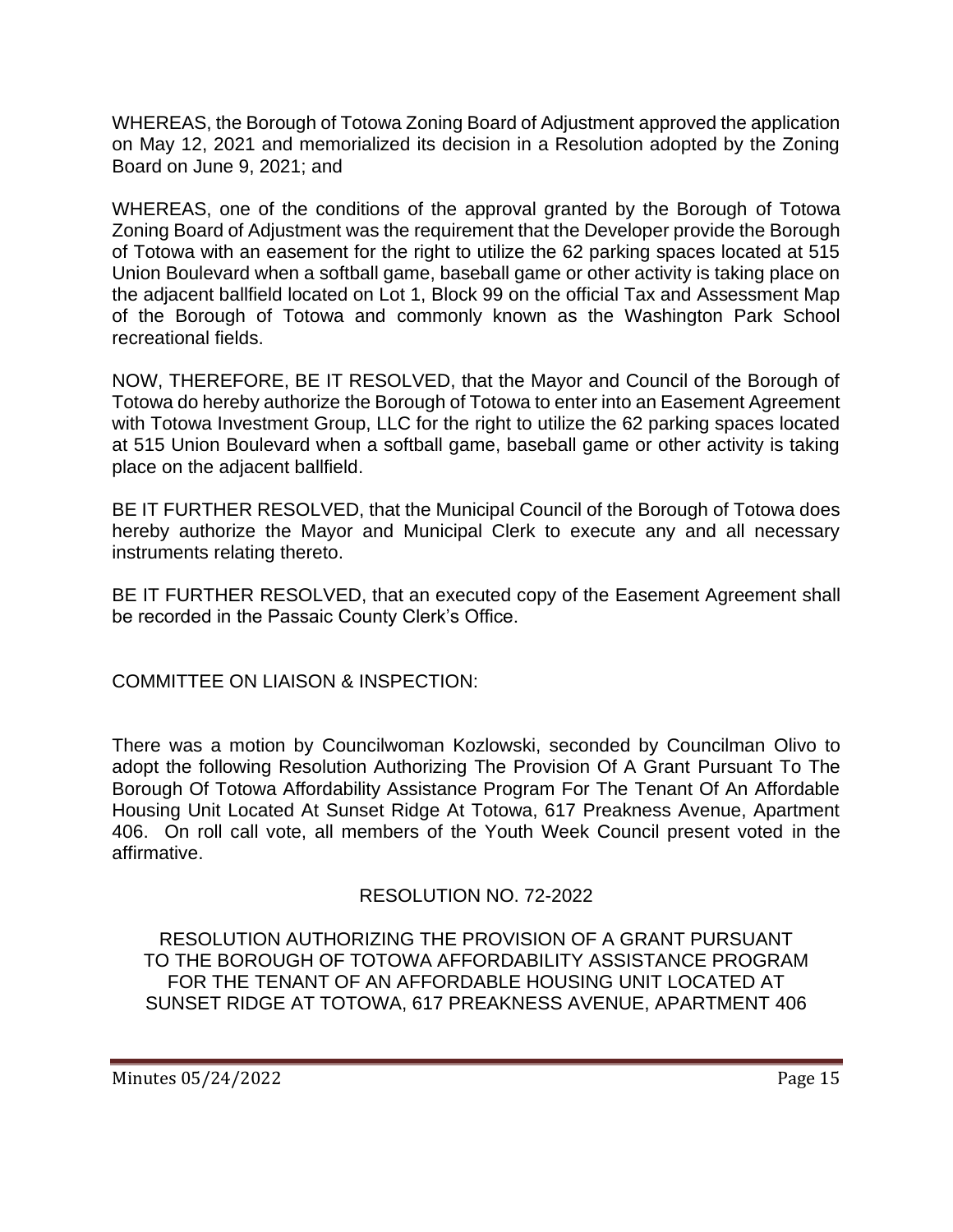WHEREAS, Applicant, Justin Robles-Myles ("Tenant") will be renting Apartment 406, Sunset Ridge at Totowa, 617 Preakness Avenue, Totowa, New Jersey 07512 ("Unit"), a property governed by the statutes, ordinances, rules and regulations restricting occupancy and use of the property as an affordable housing unit; and

WHEREAS, the Tenant is eligible for an Affordability Assistance Grant through the Borough of Totowa's Affordability Assistance Program to pay for four month's rent for the Unit; and

WHEREAS, the Borough of Totowa's Affordable Housing Administrative Agent, Community Grants, Planning & Housing, LLC, ("CGP&H") has reviewed the Tenant's application and qualified the Tenant for the requested assistance; and

WHEREAS, the amount of the requested grant for the four month's rent will be paid directly to the Landlord, (\$5,044.00) by the Borough of Totowa; and

WHEREAS, the Borough of Totowa is willing, pursuant to the Affordability Assistance Program, to extend a grant in the amount of \$5,044.00; and

WHEREAS, the funding for the grant will be from the Borough of Totowa Affordable Housing Trust Fund.

NOW, THEREFORE, BE IT RESOLVED, that the Mayor and Council of the Borough of Totowa does hereby authorize the following:

- 1. The Borough of Totowa is hereby authorized, pursuant to the Borough of Totowa's Affordability Assistance Program, to provide the Tenant with a grant to be used to pay four month's rent for the Unit.
- 2. The Mayor, Municipal Clerk, Borough Attorney, CFO and such other staff and officials as may be appropriate are authorized to take such steps as may reasonably be required to implement this resolution, including issuance of the grant amount.

BE IT FURTHER RESOLVED, that the Municipal Council of the Borough of Totowa does hereby authorize the Mayor and Municipal Clerk to execute any and all necessary instruments relating thereto.